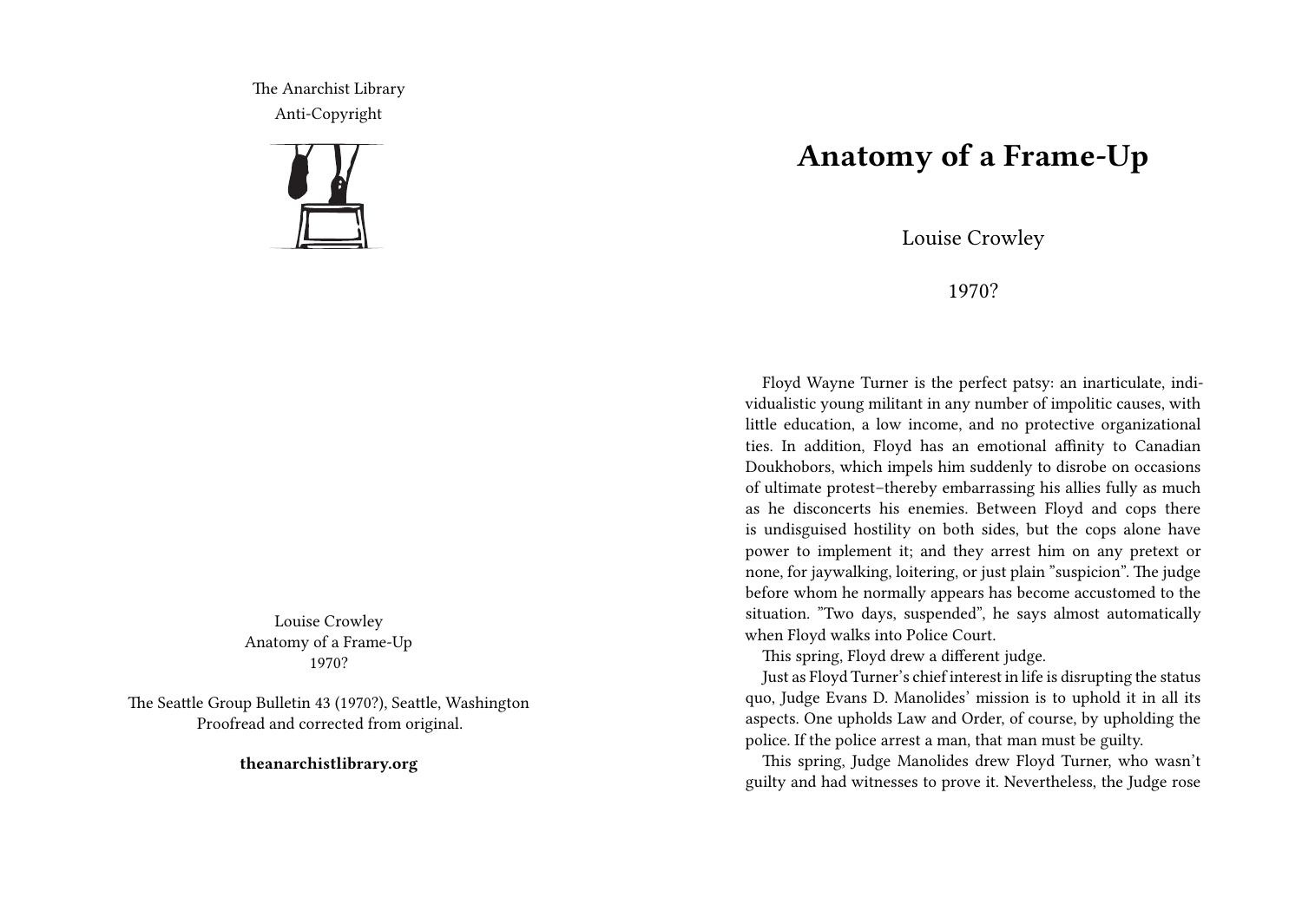to the occasion. Though another man confessed before him to the "crime" of which Floyd was accused, zealot Manolides sentenced zealot Turner to six months in the King County Jail.

The afternoon of May 12, peace demonstrators had confronted Washington governor Dan Evans' review of the University of Washington ROTC in Seattle. Most were U. of W. students. One demonstrator was arrested for characterizing the Vietnam war with appropriate obscenity, and two were assaulted by pro-war students. That evening, still smarting from these indignities, a number of them formed a recognizable clique at a party unconnected with the afternoon's demonstration. One carried a small American flag, waving it about and urging that it be burned in protest. Few of the people present paid much attention to him. The mood in general was festive and easy-going; everyone was in accord with the students' indignation and an impromptu collection quickly raised the arrested demonstrator's bail, but the flag-waver was ignored for most of the evening. I was at the party, and so was Floyd.

About 10:00 o'clock, when those of us who paid any attention to it were tired both of the flag and the young student's insistence, Stan Iverson (S.I., to Bulletin readers) finally told the boy to quit talking about burning his flag, and led him out the door to get the burning over with. No one opposed the idea; only a few followed them out of doors in mild interest, and Floyd was not among them. Most people there were not even aware of this incident. No one thought of the act as a "desecration", and only the flag-waver thought of it as a protest; burning is the Flag Code's approved way to get rid of an unwanted flag, after all. A little later, the boy who had carried the flag returned with the burned stick, ignored as before, and the flag-burning was soon dismissed from mind. To realistic Stan, a piece of cloth is a piece of cloth.

The party went on, pleasant but noisy, for the sound of electric guitars had attracted a crowd of neighborhood youngsters and the old house was filled far beyond the sponsors' expectations. The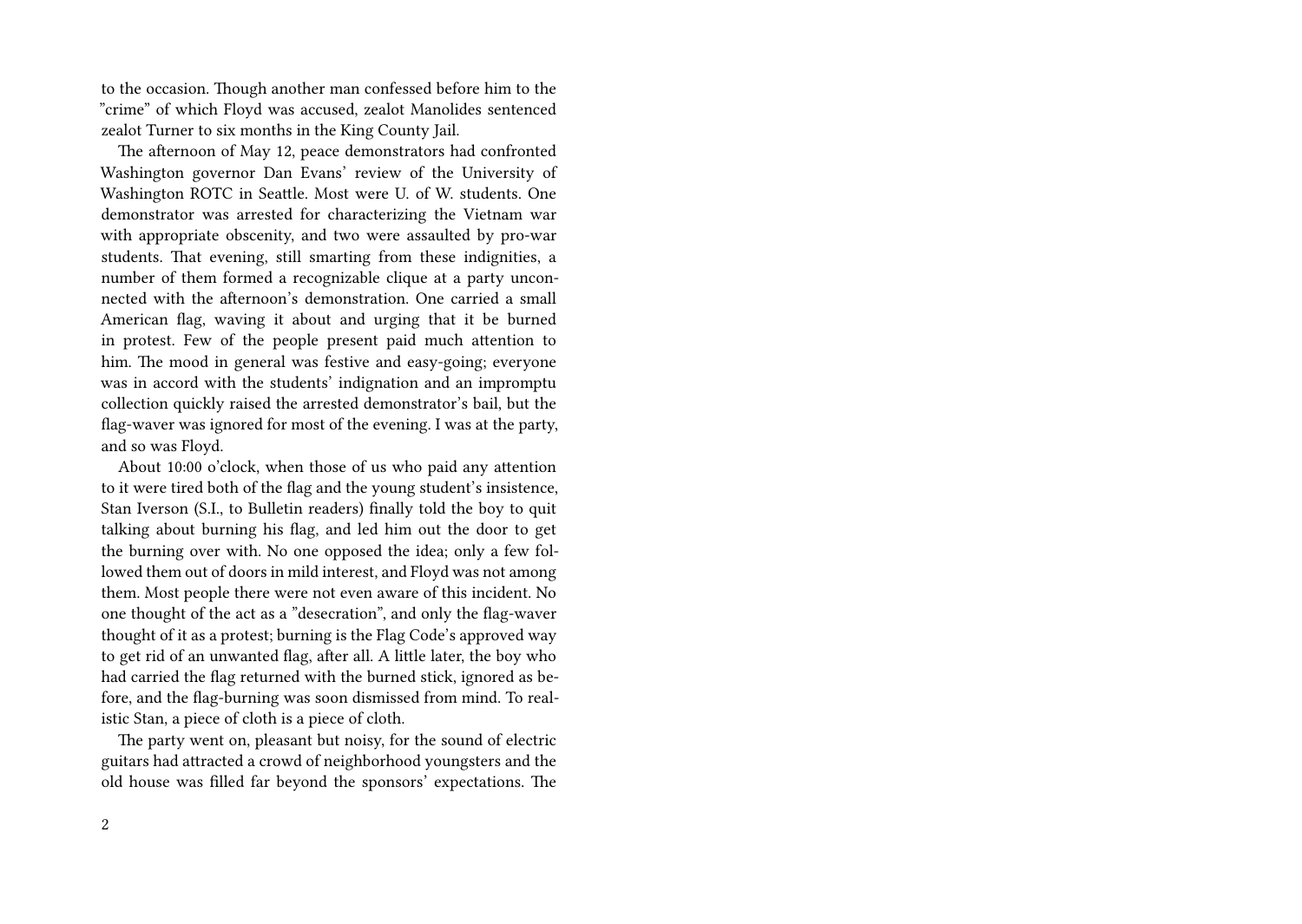landlord of an apartment house across the street called police to complain of the noise. It got even noisier: an old piano was brought up to the front lawn, and with Floyd counting the beats, enthusiastic kids smashed it to pulpwood. About 11:30 I walked home, happily relaxed in the warm spring night and without a thought for the burned flag. Police investigated the neighboring landlord's complaint shortly before twelve, but found the party breaking up by then. No charges were filed.

Some ten days later, Charles Carroll, King County Prosecutor, unexpectedly charged Turner with "desecration of the flag", a gross misdemeanor under Washington state law (and since, a federal offense). Radio newscasts announced Floyd's arrest before it happened, stating that it grew out of the incident at the May 12th party. Bail was \$1,000. Floyd heard this on the transistor radio he carries with him everywhere, and came to us, his friends, for clarification; he did not understand why he had been charged, since he had left the party to help fetch the piano before the flag was burned and had not returned until afterward. We knew no more than he did. Police arrested him, with quite unnecessary bluster, at our house while we were engaged in efforts to get his bail reduced. His trial was set for June 2nd.

By then, Stanley Stapp, publisher of a community weekly in Seattle's North End, and Mrs. Stapp had seen Turner's picture in a newspaper article about the arrest.They had witnessed the incident, realizing that the wrong man had been arrested, they volunteered their testimony to the defense. At the trial they and another eyewitness, Walter Charnley, testified that Floyd Turner was not among the group participating in the burning. All three described the youth who earlier had waved the flag about as being the one who held it for burning–the specific act of which Floyd was accused. He is, as all three testified, stocky and dark, of Asian descent; Floyd is slight and blond. Richard Beyer, with whom Floyd had gone to fetch the piano, told the approximate times of their departure and return; clearly, they were away from the party throughout the burning,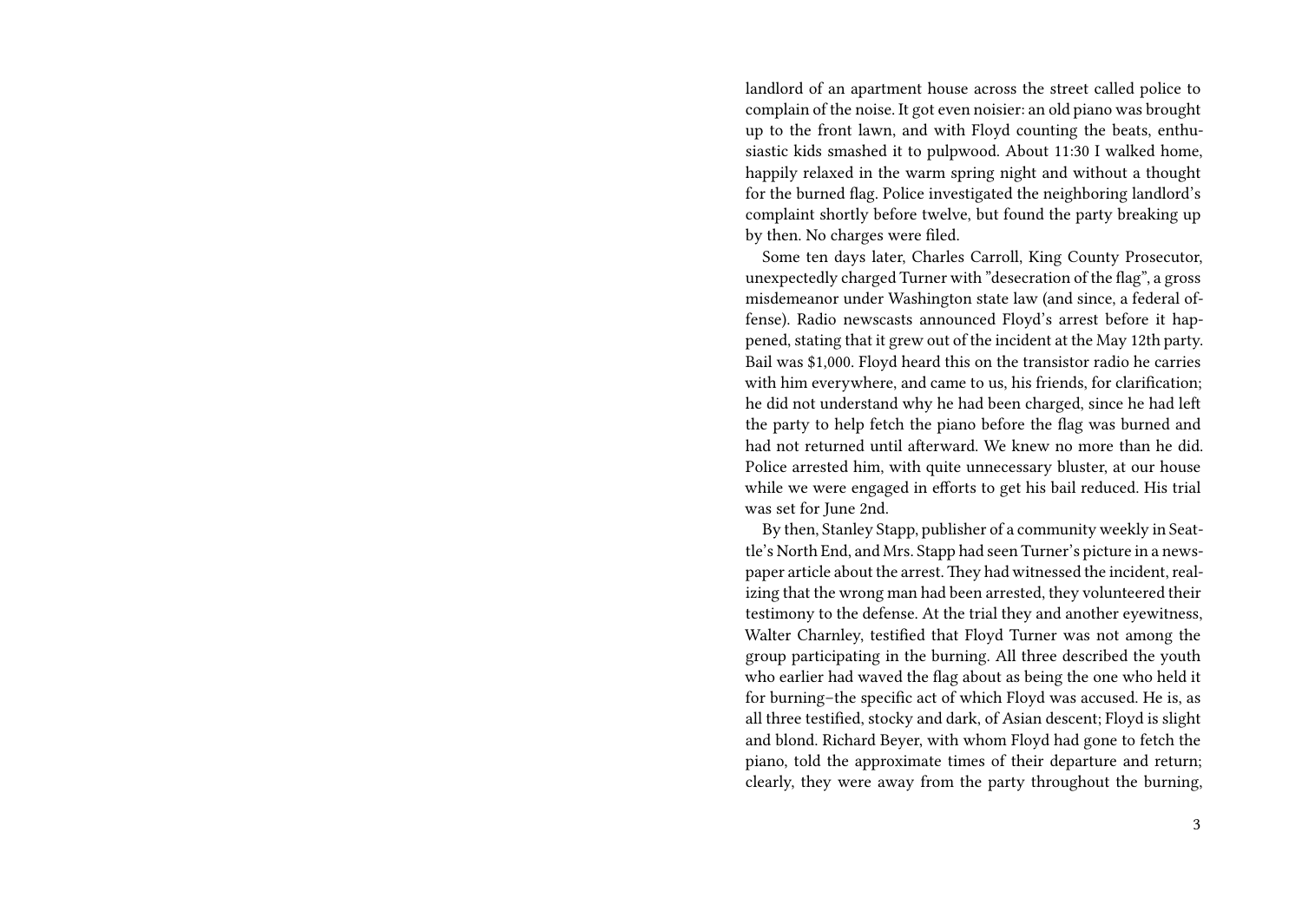the time of which was fixed by other witnesses. Stan appeared, to add what should have been the clincher; he testified that he himself had ignited the flag, and that Floyd was not present either as a participant or as a spectator in the small group surrounding him.

The prosecution's sole witness to the flag-burning was Louis Scott, the neighbor who had called police on the night of the party. He testified–without seeming to observe that spectators found his behavior puzzling–that he had watched the party through binoculars from the time the first people arrived to prepare for it, at about 5:30 p.m. He said that Turner, whom he identified from a photo shown him by police after the party, was moving nervously through groups of people outside the house, carrying the flag, for most of the evening; and that after the piano had been demolished and shortly before the party broke up, Turner had held the flag while another man (whom he could not identify even with Iverson present in the courtroom) set it alight. His testimony was in direct contradiction to that of all other witnesses (and to my own knowledge) that the flag was burned at least an hour before the piano was broken up. No other witness–and some of the people we have questioned since–had seen Floyd holding the flag at any time, though all were in and about the house where the party was held. Scott said that the flag was ignited with a cigarette lighter; Iverson, that he had used matches. At one point, Scott stated that he could see a raised emblem on the lighter; at another point, that the night was so dark at the time of the burning he could scarcely distinguish light clothing from dark. Questioned about the inconsistencies and contradictions, Scott took refuge in religious witness: the judge would have to believe him, because he was a God-fearing man. The judge did.

Other prosecution witnesses were police officers who testified that at another demonstration a week later they had heard Floyd brag of having burned a flag and announce his intention to burn another. This they construed as a "confession", though Floyd's habit of exaggerating his activities is well known to police and was ex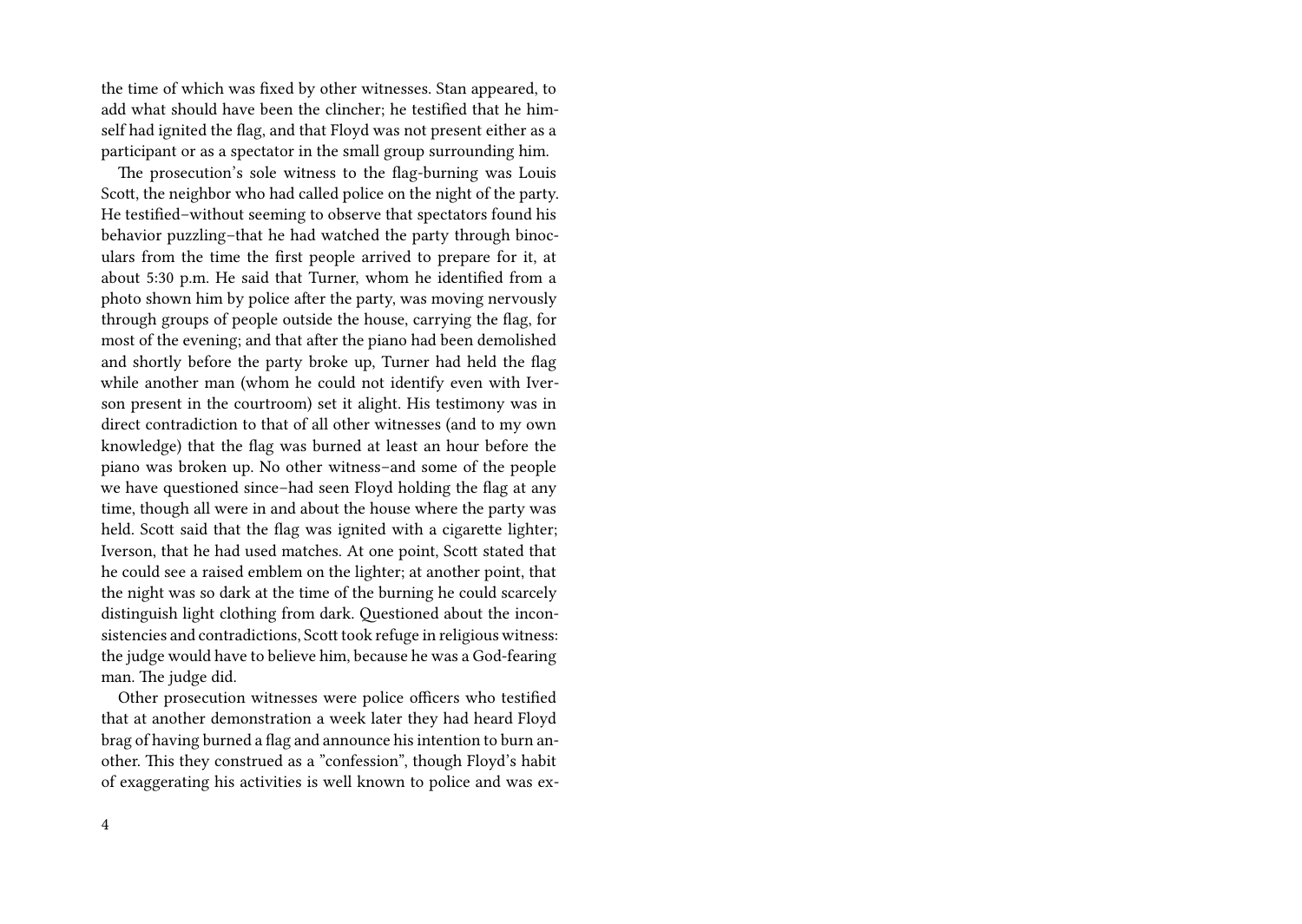Court's refusal to lower a bond designed solely to assure his remaining in jail while appeal is pending. Knowing Floyd, it's hard to believe he could be dangerous enough to deserve such concern. Stan, it seems without question, could be; yet Stan was allowed to walk away from the courtroom in which he had just confessed under oath to the same "crime". Perhaps it is just because Stan is an articulate, self-assured, conscious revolutionary capable of defending the act (even when he did it casually and without full intent) that he has not been charged; Stan uses a courtroom in the classic Haymarket tradition, as Manolides observed and as others may remember from earlier encounters.

I'm not immune from the common tendency to fear what I do not understand, though, and my spine prickles at the tenacity with which the State holds onto Floyd Turner. I suspect it knows what it's doing, that the chaotic, disoriented, unpredictable militancy I'd already taken to describing locally by the adjective "floydian" is precisely what it's most intent on curbing. If so, that's what it estimates as the greatest threat. It should know. Let's take its estimate as a working hypothesis, and try it out in the lab. LC

[Transcribed from the original Seattle Group Bulletin, April 25, 2012 by Dotty DeCoster]

plained to the court. A news cameraman present on that occasion corroborated the policeman's testimony.

The prosecutor was nonplused by Stan's voluntary avowal of the flag-burning, and Judge Manolides stepped into the breach. He questioned Stan extensively about his reasons for burning the flag, and the philosophy that activated them. Stan explained that he was an anarchist, and regarded all governments as tyrannical, and national flags therefore as symbolic of tyranny. In addition, he felt that the flag of the United States was at the moment a symbol also of militarism and the oppression of weaker nations; but in any case a symbol only, not to be confused with the real thing– his act was simply a negation of flag-fetishism. Asked how he, as an anarchist, felt about obedience to law, he replied that those laws which did not conflict with the dictates of his conscience he obeyed without question, because the behavior enjoined by them was that enjoined by his own morality. On occasion, he said, obedience or non-obedience became a matter of expediency–for example, sometimes deliberate disobedience was the only way to force the test of a law's constitutionality. On other occasions, a law might be in irreconcilable conflict with his moral principles, in which case he would be bound in conscience to disobey it. When Judge Manolides asked specifically about the flag-desecration law, he answered that at the time he burned the flag he was not aware that burning constituted desecration, and still doubted it; but that in any case the law was of dubious constitutionality. The judge then asked whether he felt bound to obey perjury laws. Stan explained that though he questions the efficacy of putting people in jail for lying, he considered it highly immoral to bear false witness or to be untruthful in any matter of substance.

No transcript is kept of Justice Court trials in King County, so the exact words of Judge Manolides' summation are tragically lost. In essence, it was as follows: All defense testimony other than Iverson's is irrelevant. The person described by defense witnesses as having held the flag is not present in this courtroom, hence cannot